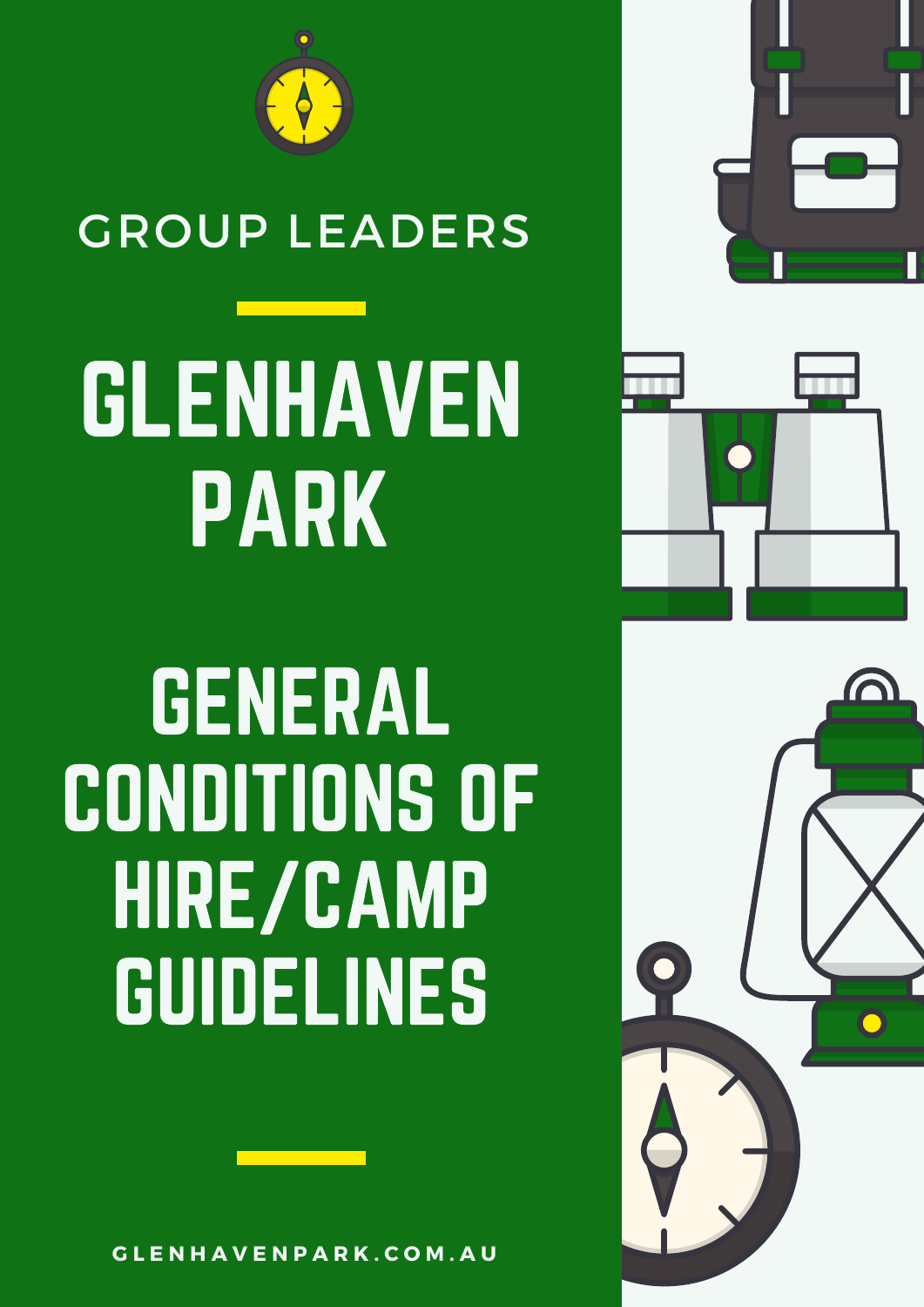### **Glenhaven Park General Conditions of Hire/Camp Guidelines – Group Leaders**

*It will be the responsibility of each group to ensure that campers understand and follow the Camp Guidelines during their stay at camp. The Manager will liaise primarily with the Group Leader and will conduct a camp orientation/welcome when the group arrives at camp.*

#### **Arrival:**

A Glenhaven Park staff member needs to address the campers as soon as practicable after arrival. It is the responsibility of the Group Leader to assemble the campers at a mutually convenient time. If group dynamics do not permit this then it is the responsibility of the group leader to convey the safety briefing to the campers according to Glenhaven Park staff directions. On arriving the group leaders must provide the Glenhaven Park staff with a list containing the camper's full names (Cabin Occupancy form) and if participating in our programs the Medical & Consent forms and Activity Group form.

#### **Group Leader Responsibilities:**

It is the group leader's responsibility to ensure that:

- Campers under 18 years of age have the appropriate parent/guardian consent to attend the camp.
- Each camper has completed a Medical & Consent form (when Glenhaven Park specialised activities are being used.
- The campsite's illness and injury register is filled out for all such incidents.
- The campsite is provided with a written list of campers (Cabin Occupancy form)
- Glenhaven Park advises Group Leaders that children under 6 & sleep walkers should not sleep on top bunks.
- All day visiting members of the group are to be advised of the campsite's safety briefing and 'Camp Guidelines'
- Safety issues associated with self-led off-site excursions are identified and the necessary precautions taken.
- Campers adhere to Sun safety strategies.
- Glenhaven Park staff are advised of camper medical conditions or behaviour that may arise and may place the campers or others at risk.

#### **Change-Over days:**

Should more than one group be at the camp the Manager will organise with the different group leaders to ensure equal access to all facilities. This will only occur on a change-over day' Wednesdays or Fridays.

#### **Programs:**

- Glenhaven Park staff are available to assist with the development and implementation of a camp program.
- The following specialised activities are available at Glenhaven Park; Low & High Ropes courses, Initiative and trust activities, Giant Swing, Archery, Hike, Tower Challenge, Giant Ladder, Leap of Faith, Bush Skills & Orienteering, all of which are only available with Glenhaven Park staff supervision. When Glenhaven Park staff, including sub-contracted activity providers, demonstrate, lead or instruct an activity they will take responsibility for the technical skills and related safety of campers. Group leaders are responsible for the supervision and behaviour of campers at the activity, to and from the activity and for those campers awaiting their turn and first aid. No specialised activities are to be undertaken without the prior approval of Glenhaven Park staff.
- Swimming Pool A qualified lifeguard must be on duty during any access to the swimming pool, if the group is providing their own lifeguard a certificate of qualification must be provided before the camp commences.
- It is the responsibility of the camp hirer to provide adequately trained, experienced or skilled leaders for the other activities undertaken. Glenhaven Park reserves the right to withdraw equipment or access to activities should the camper group not provide suitable trained, qualified or experienced activity leader, or to be found abusing equipment.
- The Group Leader is responsible for camper supervision at all times.

#### **What to Bring:**

Sleeping bag, pillow, towel, tea towel, appropriate clothing (including walking shoes & swimming costumes for summer), toiletries (include sunscreen & insect repellent!), personal needs and a torch.

You will need to bring our Medical & permission forms if undertaking any of Glenhaven's activity programs.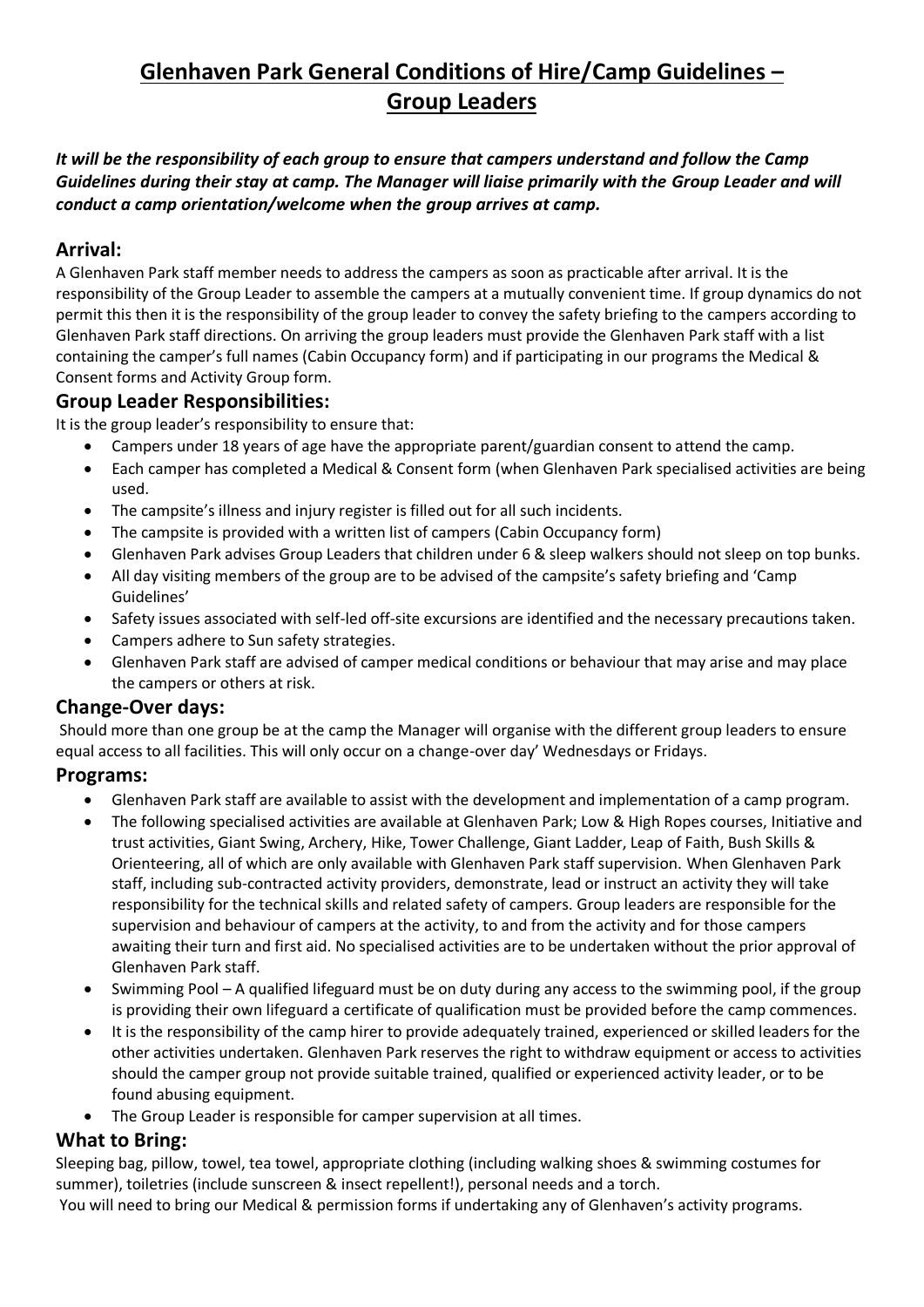#### **Daily Duties:**

The campsite is to be maintained in a clean condition by the campers. Groups are to provide duty groups to wash dishes and clean the dining hall after meals.

#### **First Aid:**

First aid is the responsibility of campers. Campers must provide their own first aid equipment and trained staff; Glenhaven Park staff are equipped and qualified first-aiders as back up.

#### **Emergency Procedures:**

- Procedures emergency procedure notices are posted throughout the camp. Leaders and campers should make themselves familiar with emergency arrangements.
- Fire Fighting Equipment Extinguishers, fire hoses and smoke detectors are vital and are located around the site. These should not be tampered with or removed.
- Fires No fire or BBQ may be lit on the property without the consent of Glenhaven Park Staff and then only in designated fire areas. Fire restriction notices and Total Fire Ban Days must be strictly observed.

#### **Telephone:**

- Emergency calls Glenhaven Park staff are to be informed of any calls for emergency services and will make the telephone available for such calls.
- Private calls Campers can be contacted in an emergency on 85828 2250

#### **Property:**

- Damage and loss Should you or your group find that something is not working, please notify the Manager promptly. Any breakages or damage incurred by your group should be made aware to camp staff so that we can enable arrangements to be made for its repair/replacement (the cost of which will be charged to your final account). Glenhaven Park takes no responsibility for the loss or damage to personal property.
- Parking All vehicle parking is strictly at the owner's risk and only in designated car parks.
- Speed restrictions Speed restrictions apply and are strictly enforced.
- Smoke free environment All buildings in the camp are designated smoke free zones and there is no smoking anywhere in the camp except for outside the Managers residence.
- Alcohol May only be consumed with approval prior to arrival at the campsite.
- Out of bounds areas The kitchen, workshops, sheds & residence are OUT OF BOUNDS. Other areas including work sites, specialised activities (including ropes courses etc.) are OUT OF BOUNDS or as directed by Glenhaven Park staff.
- Pets Pets are not permitted on site.

#### **Minimum Numbers:**

A minimum charge exists for the hire of Glenhaven Park. Please refer to the Glenhaven Park 'Booking Form and Hire Agreement'.

#### **Payment & Cancellations**

Please see the Booking Form and Hire agreement for conditions.

#### **Departure:**

All areas of the camp used by the group are to be cleaned before departure (except for normal cleaning of cabins). All equipment is to be returned and losses or breakages to be accounted for.

#### **Terminating the Occupancy:**

Glenhaven Park reserves the right to terminate the occupancy without notice for breach of General Conditions of Hire. Glenhaven Park staff are empowered to take action as deemed necessary for the proper conduct of the camp.

#### **Privacy Act:**

The campsite gives assurance that any personal information including medical details gathered by the campsite, or provided by the group leader, will remain confidential and only used for the purposes for which it was collected.

*The staff at Glenhaven Park takes pride in presenting the facilities and grounds in an aesthetic, clean, safe and hygienic manner and we welcome your feedback for further improvements.*

> Glenhaven Park Ayliffe's Bridge Rd (PO Box 28) Stockport SA 5410 Phone: 85282250 Email: [glenhavenpark1@bigpond.com](mailto:glenhavenpark1@bigpond.com)